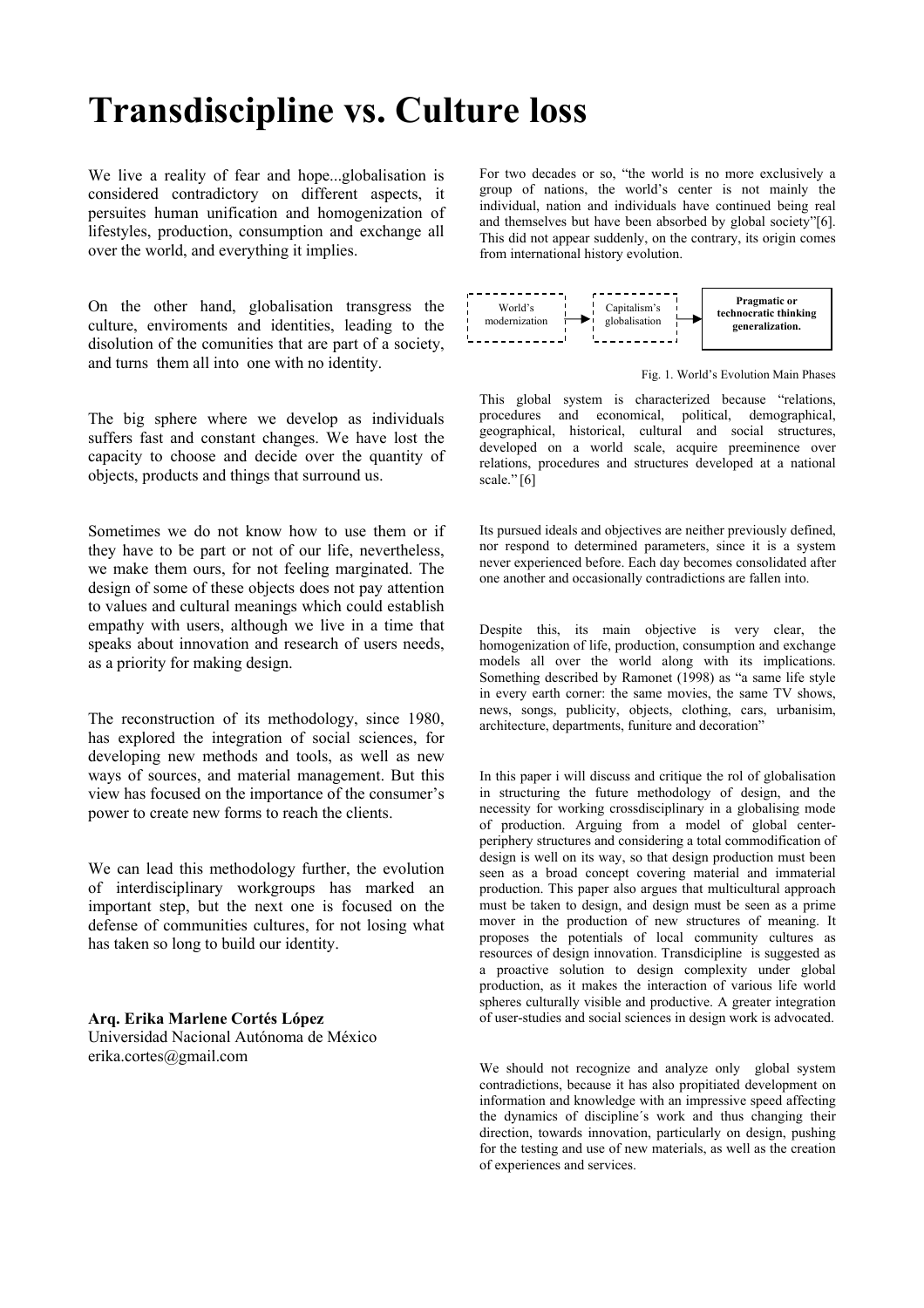Information and knowledge have become new production raw materials, their use untie the immateriality and virtuality of time, getting to a point where "information consumption grows faster than raw materials consumption."[8] This way "digitalized speed turns the traditional step by step logistic chain into anachronism, contributing to the esthetization and culturalization of all social reality." [11]

Nevertheless, despite design's materialty or immaterialty, Goldfinger (1997) has recognized that design "molds our Goldfinger (1997) has recognized that design emotions, perceptions and cultural and spiritual values. It transports the constitutive elements of our society's daily imagination. All this has a price, everything turns into mercantile objects: education, culture, art, creation, including well-being ". Objects become merchandise that is bought, sold, kept and returned at our own will.

| Material                                         | Immaterial                                                                     |
|--------------------------------------------------|--------------------------------------------------------------------------------|
| $\bullet$ Objects<br>• Products<br>• Merchandise | $\bullet$ Services<br>$\bullet$ Images<br>• Information<br>$\bullet$ Knowledge |



What has been stated confirms once again that every global system event implies "the capital's dynamism, in all its forms, the breaking or exceeding of geographical frontiers, political reigns, cultures and civilizations." [6]

This far, I have done a quick review of globalisation advantages, disadvantages and contradictions, however, authors whose work has focused on related issues, coincide on certain key system patterns. Francisco Pérez (2003) refers to them as "the 4 new globalization supports aids":

- 1. Wisdom and knowledge
- 2. Market and financial activity
- 3. Information and communication systems
- 4. Intricate organization of every human living and their experience

These support aids summarize global system interests, but we have to keep in mind that, at international level , they are going to be inserted under two different main perspectives. The first, central countries; the second, peripheral countries.

Central countries are the flux joint, because of their high interconnectivity levels and aversely the periphery is the network's end, this is why their interconnectivity is weaker. [8]

It is necessary to recognize that "globalisation protagonists are not new technologies themselves, but mega global enterprises who have promoted economies integration, political breakup, employment reduction or displacement to third world countries and who have also unshackled a proletarian wave of medium

sectors and a profound impoverishment of low sectors, while private ones continue their way to enrichment."[12]

*Corporations are no longer centralized on ruling or metropolitan countries, also called central countries. Productive units and organizations, that include technological innovation, influence zones, cultural adequacy and other merchandise demands on production, distribution, exchange and consumption which attend to real and imaginary needs move into developing countries and are distributed over continents, islands and archipielagos. A new international work and production division is growing, it involves the end of fordism procedures and homogeneus products in assembly lines. Work organization and production processes are developed by flexibility means, highly accelerated by automation, robotics, microelectronics and computer science. This is how capitalism generates itself, transforming the world into something that looks like a global factory.*[6]

So far, I have just used some essential ideas in order to look into globalisation and its implications as well as a global business panoramic; where objects, services and experiences that surround us are produced. A segment of a network formed of various phases, one of these directly related to design. Thus, design becomes the origin of an interactive link among human beings and objects or services that are part of our contexts.

All along its existence, manhood has replied to its survival needs, as a consequence, we have developed our inventive abilities, looking for ways to make activities easier. These means are body extensions, tools and objects that, as time goes by, have evolved and nowadays have become machines and sophisticated systems, whose finality is make life handy.

But besides human inventive capacity, we count on a receptive one, this means, everything that is around us is interpreted in our mind, thus generating patterns and looking for language, ideas, beliefs and other identities that make us part of a culture.

That is to say, tools and objects are linked to our culture and, at the same time, they are individual and collective behavior modifiers; during its evolution they acquire symbolic effects, strengthening their relation with the environment. This confirms that design is a social phenomenon. Its concept has become large and complex and it replies to an individual or collective human need.

But the big sphere where we develop as individuals and collectivities suffers fast and constant changes. We have lost the ability to choose and decide over the quantity of objects, products and things that surround us. Occasionally, we do not know how to use them or decide whether they have to be part of our life or not. Nevertheless, we make them ours, for not feeling marginated. The design of some of these objects does not pay attention to values and cultural meanings, potential factors which could help designers to establish empathy between users and objects, despite the fact that we live in a time about innovation and research of users needs is spoken about, as tools for designing, we have forgotten the cultural factor.

Here grows the main concern of life models homogenization and the global system. This will imply homogeneous design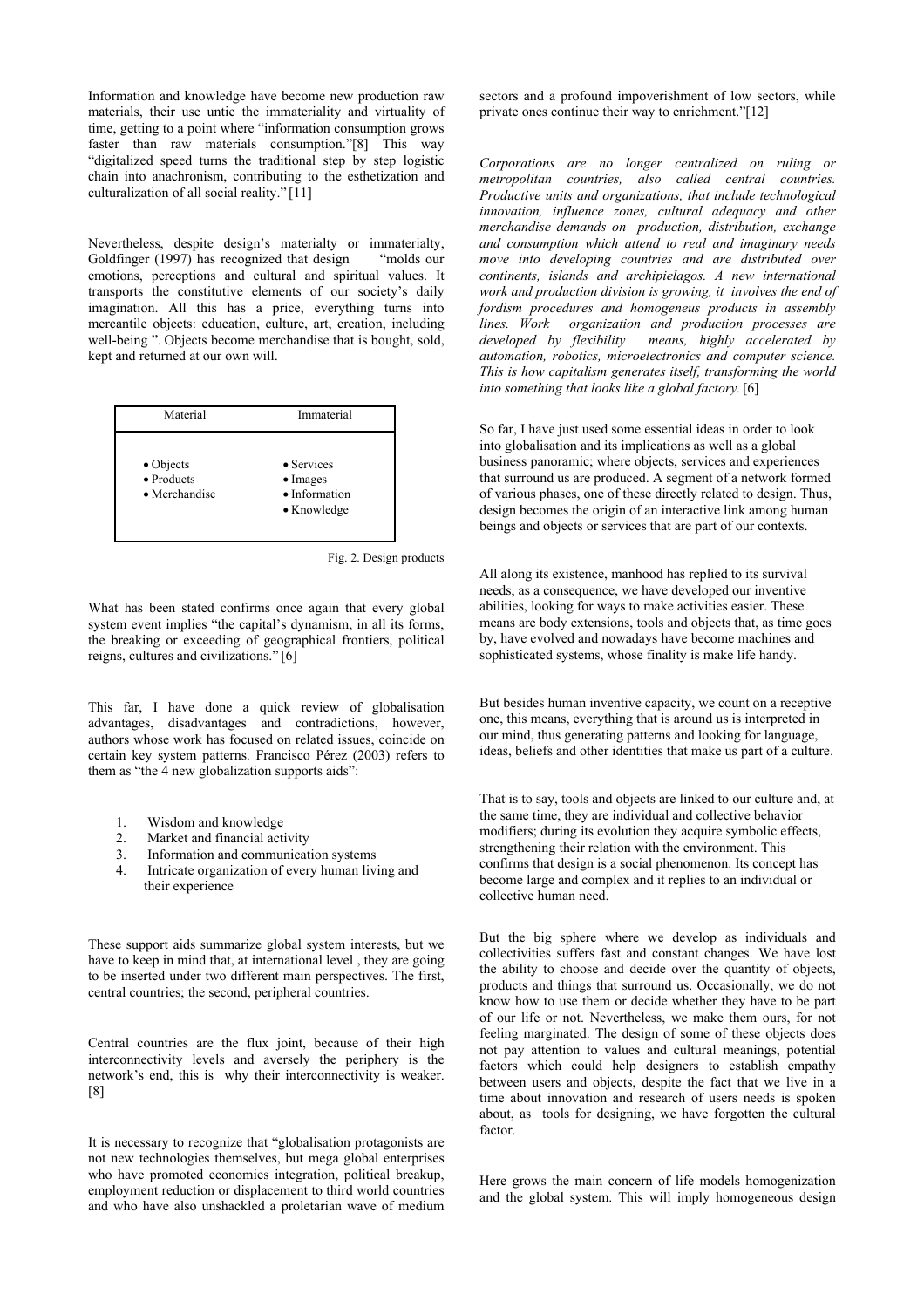proposals and the posibility of emphasizing the adoption of incompatible objects or services that deny our identities in a very extreme scene that might end in the loss of culture.

A few lines written by Octavio Paz's work pictures contemporary life perfectly: "People live immersed in a time that blinks constantly and gives us the sensation of a continuous movement, constantly accelerated. But are we really moving or are we going just around the same place? Ilusion or reality, the past goes away dizzily and fades out. At the same time, the loss of the past causes, fatally, the loss of the future".

Globalisation transgresses culture, environments and identities: devastates them; leads to the disolution of communities that are part of a society, and turns them all into one with no identity. "Integration of different horizons implies renouncing or destroying one in favor of the other"[11], "everything is present, placed without origin and happening without history or memory...little by little global society subsumes national society, characters that could identify with what is called "the national" are valid but simultaneously join the dynamic and contradictory global society configurations and movements."[6]

"Every time is more obvious that the objects and services we use and which are produced on a world scale, nevertheless, just satisfy an individual's consumption way"[8] and, at the same time, we are experiencing a slow detachment from our origins, which is not perceived, but still happening.

Maybe in central countries this fact is less perceptible, because contermporary life models have been similar for longer, but in the periphery everything is different. Our societies are formed yet by a whole diversity constituted by groups and comunities, which have their own manners and traditions, life models are not generalized.

At this point i will take an example for trying to join some ideas i have mention until now, within a real situation that has been developing during last 3 decades in India, who represents the newest case where design has become a generator for evolving.

India's case importance, lies on similarities with many Latinamerican countries, where all nations share the same background, all of them were colonies earlier. These places deal with a conflict between the import of new products and technologies that as a result brings out effects on the cultural diversities.

By growing under the colonial rule, our countries have been exposed to the western world including education, ideas, thinking, products, technologies, even industrialization, part of them have been directly transplanted or adapted to local structures.

India as an independent country has found the way to support her growth endorsing nation projects visualized as possibly succesful, and little by little she has positioned on a respectful

level, entering to many areas like design to push up community development and social change.

Despite the efforts for developing a grass-root level economy, India can not live isolated from the outside world, it is a fact that globality influences her, so it worths to mention a particular example for supporting the ideas mainly related to design concern of this statement.

Products of new technologies imported from western are adopted by Indians but they do not fit their needs, it happens all the time everywhere, this is the case of microwaves and refrigerators which have little to do with local foods or cooking and storing practices, here is where i reinforce my statement about identitiy loss. There are lots of objects which have no meaning for us, we use the incorrectly sometimes, cause we just adapt them to our life styles.

After this peripheral situation example, i would like to review other perspectives suggested to reach a solution against global system.

Mario Vargas Llosa in his article "The Culture of Liberty" expressed: "the most effective attacks against globalisation are usually not those related to economics. Instead, they are social, ethical, and, above all, cultural."

This idea could be qualified as extremist, because it has no sense formulating attacks against globalisation The indicated action, in this case, would be to follow a strategy based on the idea that "for a global economy, there needs to be a global culture".[8] This global culture has to think about **pluralism** as an immovable value, because "its obligation is to respect cultural multiplicity." [10]

This is an important step for avoiding the weakness or loss of identity. Finally, we can not stop global systems, we are already part of them, but we can look for alternatives to equilibrate system strengths and debilities, intensifying the attention on cultural heritage threats, because it is important to never lose the origins that distinguish us from each other.

Life models homogenization search must be defined, or it may reach negative scenarios, strong enough to make a society forget its origins. And then pretending to establish a global society with no past, as we have emerged from nothingness.

To pluralism, homogenization is evil and assimilation is a benefit, instead of thinking of humanity as a mass, we should start getting to know the groups that are part of our society, for ensuring intercultural peace.



Fig. 3. The sequence for reaching pluralism.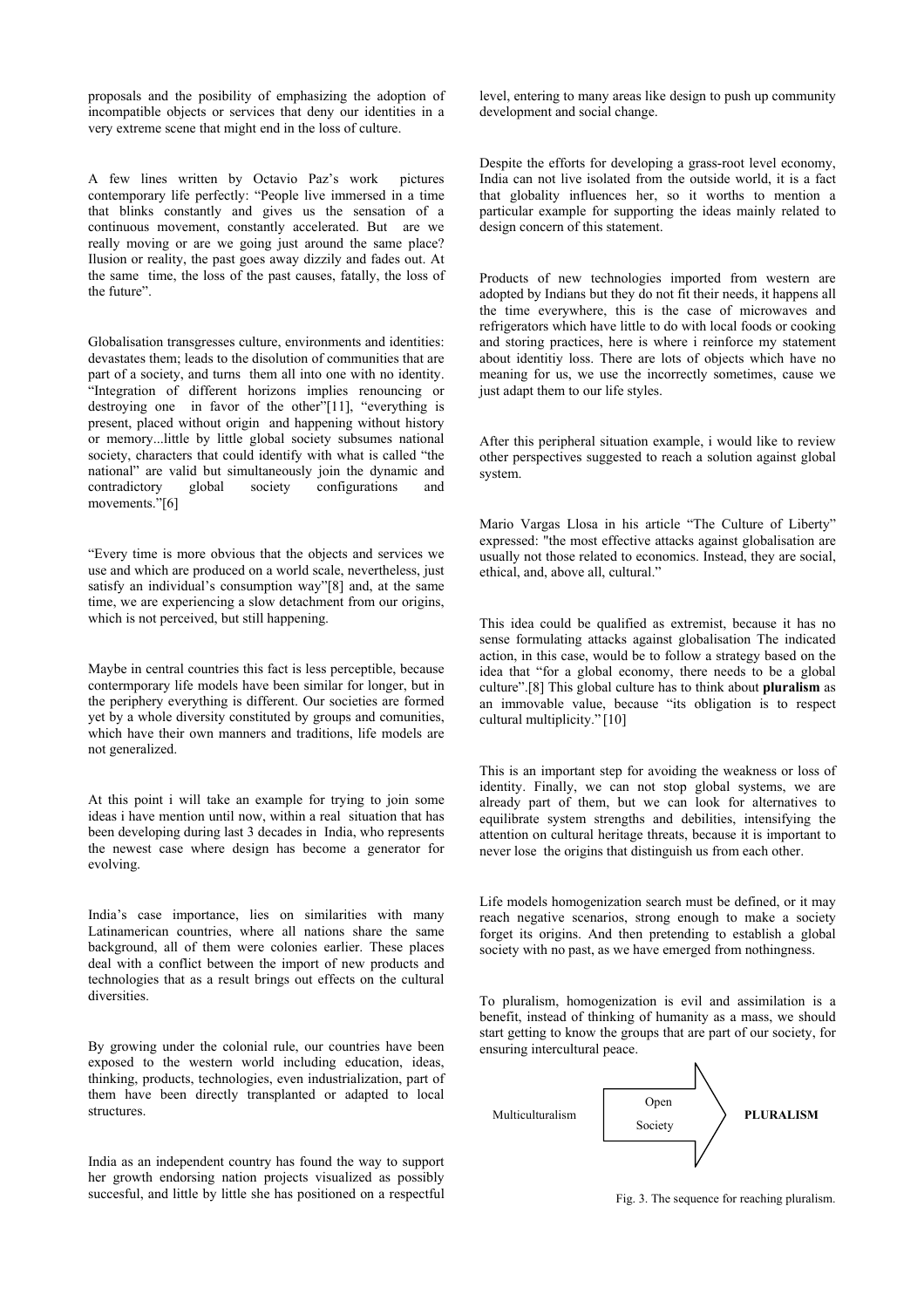The previous includes also, restructuring the wide culture concept, which "essentially is the identity representation sense produced on a community, and that ends with a symbolic universe."(Altez, 2000)

"This new organization mode of fully industrialized societies, tries to integrate cultural goods production and consumption to the capital gathering movement on a monopolist and transnational scale. Culture serves as a growing direct way to the extended reproduction of capitalist relationships."[11]

At present, **culture** has become another resource for global system performance, that is why we should take up again its definition as the battle for the meaning.

Individuals are animals inserted into a meanings network built by themselves, Clifford Geertz (1996) considers that culture is that network and the analysis of it, it is not an experimental science looking for laws, but an interpretative science looking for meanings.

In line with anthropologist Geertz I see culture predominantly as a field producing meaning. This way it will turn into a potential strenght in order to face transformations in every sphere globalisation gets into.

It is undeniable that response dynamics in face of the global system evolution, in every context, has tried to synchronize with rhythm variation. During the last decades, design methodology got reconstructed since 1980, it has explored the integration of social science so it can develop new methods and tools as well as new ways of sources and material management.

At the inside of the design discipline, the concern on giving priority to users has become evident, understanding their real needs and making connections with other disciplines that can help to know human beings better and therefore use the information obtained on marketing improvements. But this view has focused on the importance of the consumer's power to create new ways of reaching more clients.

By not having previous knowledge of the global system. consequences of simplification." complexity has solved part of the problems. Now that we are acquainted with the system, as the result of growing along with it, we realize its true dimension.

We can lead this methodology further. Evolution of interdisciplinary workgroups has marked an important step, but the next one, once we have a clearer globalisation background, is focused on the defense of the culture of communities, in order not to lose the identity that has taken so long to build.

Interdisciplinary work has adopted research as its main tool, "addressed to describe expressive mediations, understood as the result of mediations between a group's techno cultural system and socio cultural heterogeneity, with its sub cultural diversity and plural expressive forms."[11]

The goal is not to forget about the progress we have reached. We have gone through the dynamics of knowledge simplification and sectorization, to interdisciplinary workgroups supported by research as an irreplaceable tool and now we are at the very beginning of transdicipline which represents knowledge unification.

Transdicipline has the answer to globalisation complexity, making the pattern of life spheres interaction visible.

The Italian writer Carlo Emilio Gadda (1957) used to say: the inappropriate catastrophes are not ever a consequence or an effect, of just one motive, from a singular cause; before them there is a vortex, a point of cyclonic pressure in the world awareness and a part of the causes have been against it, it means that the world is a system of systems. This system of systems called by Edgar Morin: the Complexity Theory, "substitutes the disjunction / reduction / one-dimensional paradigm for the one of distinction / conjunction that allows to distinguish without separating, allows to associate without identifying or reducing.



I therefor see it as important that we should stop thinking that knowledge is unidimensional and partial, because only complex thinking will guide us to civilize our knowledge.

To Edgar Morin, "complex thinking integrates the simplification thinking modes as much as possible, but rejects the disabled, reductive, one-dimensional and blinding



"Globalisation is a net that interlaces systems, occupies territories, and makes frontiers porous, it assigns function specializations and relatively connects every indispensable reality." [8]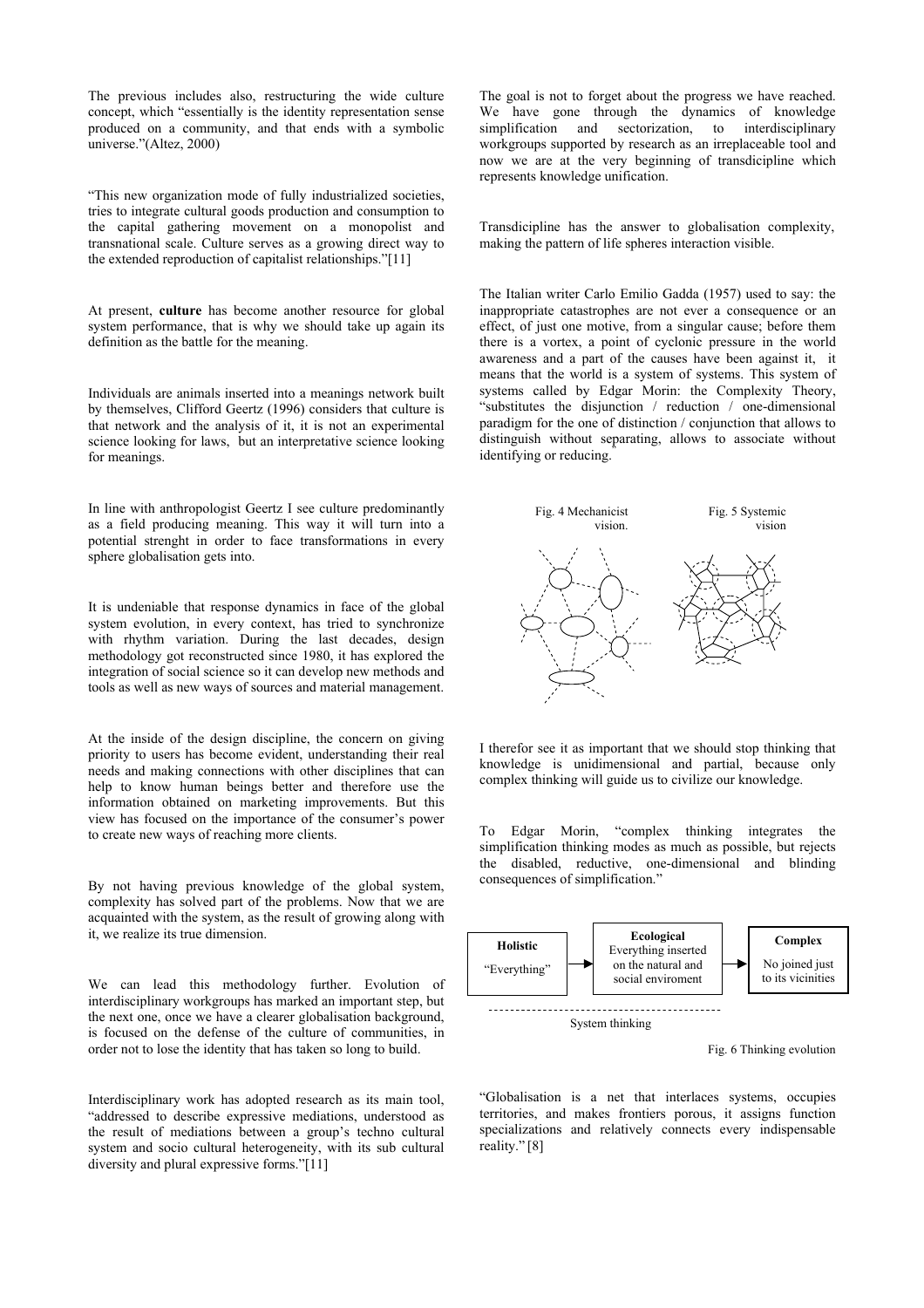Just a few global society studies and interpretations formulate general approaches; wide and integrative. There is a continuity on paying attention to certain aspects, but we have to keep in mind that: "Globalisation is a complex sequence of processes and not just one..." (Giddens)

Thus, **the objective** of this theoretical statement is to raise the interest on the transdicipline view, so we can get some help to understand our world complexity and, in regards to design, it may be the integrator of culture, nature and object.

Transdiscipline will open our mind to look for link up fields with other spheres (areas, disciplines and contexts) not necessarily next to us, and collateraly to make our task transcendent with the non-stop world changes. "The possible fertility that comes from global society meditation, on its configurations and movements, gets bigger if knowledge does not remain in the same place and allows itself to look around freely and sharply, over next and ancient, present and past, real and imaginary places".[6]

It is thus my argument that the **way** to reach this objective is inserting complex thinking into design cases, approaching every single one of its phases and methodology. Giving special attention to the deep study of social sciences, particularly to Anthropology as a link up, not unique but as a discipline that has demonstrated prominent results and has an essential character for rescuing identity and cultural heritage.

For a couple of decades until now, "social sciences have been challenged to think the world as a global society" [6], a P. Levy statement related to this says: the ideas come from social interactions.

Anthropology as a part of social sciences but applied to design, "attends to uses and ideas about objects, and objects conforming material life and ideas; cases whose enviroments are daily nature, imagination and tangible beliefs and paradigms. Its purpose is to explore the link between the human and the object; what guides things creation, their uses and the their place inside the community memory where they are kept." [7]

The **aim** is to generate a strategy with the goal of stopping or offsetting cultural devastation that might result from globalization if we keep on allowing its on-going flux and without limiting its reach.

The essential interest is strengthening identity as part of defense of diversity and think over the use of the concept "glocal", which "gathers the words global and local to describe the fine balance between the two approaches in international management".

All this complexity involved with globalisation and transdiscipline needs a strategy, which from an initial purpose allows to imagine any kind of action scenes, and can be imposed over unexpectancy and uncertainty. Strategy takes advantage from chances, gives us flexibility and a narrow response opportunity. Regarding economics, this must be considered the key to competitiveness (David and Malore, 1993)

Something important to take into account within the strategy I have proposed is what Martin Barbero (1992) has defended: media can recover the prints that allow for recognition of cultures and a dialog between generations and traditions. Studying the changes of national images and metaphores, of devaluation, secularization, myth reinvention and rituals by which this contradictory but still powerful identity, erases and rewrites itself from local and transnational perspectives.

The most optimistic scene we can wait for must be similar to the one described by Fernando Martin Juez:

> *In the future only the mechanical and electronic pieces will be produced in high masses; according to the community, the final tool will be constructed on narrow series, who will incorporate the random in the formal combinations, as well as function adaptation and the needs for the especific comunity users; it means that, the pieces and accesories are going to be industrial and the final object handcrafted. Designing will be the consequence of modern and old technologies, of the most advanced ideas and the most intimate wisdom. The objects, its appearance, manipulation and use are going to be as singular as there are users ready to require a design*. [7]

However the scene nature, we have not to forget that the best solution for a specific need can not be found in a panacea capable of being used in any part of the world. The right answer is rather a function of cultural, social and economical local patterns, an element inside a complexity of related factors.

Therefore, I invite you to think about this reflection I have exposed during this conference, and to consider its trascendence and value for the disciplines that are part of our growing global sphere.

## **REFERENCES**

- 1. Calvino, Italo. Seis propuestas para el próximo milenio, Ediciones Siruela. Madrid, 1998.
- 2. Capra, Fritjof. La trama de la vida, una perspectiva de los sistemas vivos. Editorial Anagrama. Barcelona, 1998.
- 3. Castells, Manuel. La era de la información, economía, sociedad y cultura. La sociedad red. Vol. I. Siglo XXI Editores. México, 1999.
- 4. Foucault, Michael. La arqueología del saber. Siglo XXI Editores. México, 1970.
- 5. Frascara, Jorge, Ed. Design and the social sciences: making connections. Taylor & Francis. New York, 2002.
- 6. Ianni, Octavio. Teorías de la Globalización, Editorial Siglo XXI. México, 1996